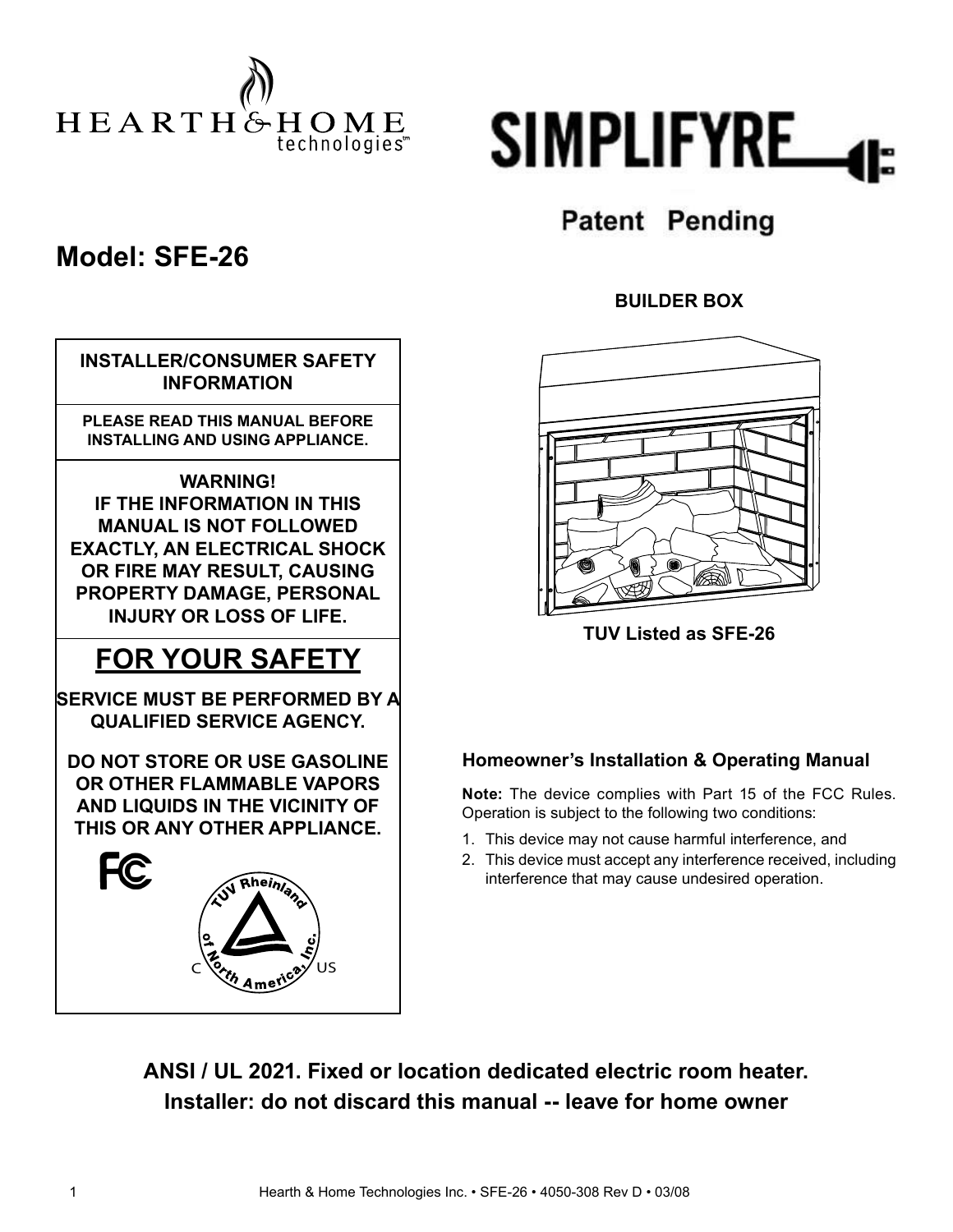#### **Congratulations!**

Congratulations on selecting a Simplifyre electric fireplace. The unit you have selected is designed to provide the utmost in safety, reliability and efficiency.

As the owner of a new fireplace, you'll want to read and carefully follow all of the instructions contained in this owner's manual. Pay special attention to all cautions and warnings.

This owner's manual should be retained for future reference. We suggest you keep it with your other important documents and product manuals.

The information contained in this owner's manual unless noted otherwise, applies to all models.

Your new Simplifyre electric fireplace will give you years of durable use and trouble-free enjoyment.

Welcome to the Hearth & Home Technologies family of fireplace products!

#### **TABLE OF CONTENTS**

Please read the installation & operation instructions before using this appliance.

|   |    | 1 Important Instructions                | 3 |
|---|----|-----------------------------------------|---|
|   | A  |                                         |   |
|   | В. | Locating Your Electric Fireplace 4      |   |
|   | C. |                                         |   |
|   | D. |                                         |   |
|   | F. |                                         |   |
|   | F. | Hardwire Electrical Connections 4       |   |
|   | G. | Wall Switch and Thermostat Connections4 |   |
|   | Н. |                                         |   |
| 2 |    | <b>Fireplace Dimensions</b>             | 5 |
| 3 |    | <b>Operating Instructions</b>           | 6 |
|   |    |                                         |   |
|   | B. |                                         |   |
|   | C. |                                         |   |
| 4 |    | <b>Electrical Wiring</b>                | 7 |
| 5 |    | <b>Service Instructions</b>             | 7 |
|   | A. |                                         |   |
|   | В. |                                         |   |
|   | C. |                                         |   |
|   | D. |                                         |   |
| 6 |    | Replacement Parts List                  | 8 |
| 7 |    | Warranty                                | 9 |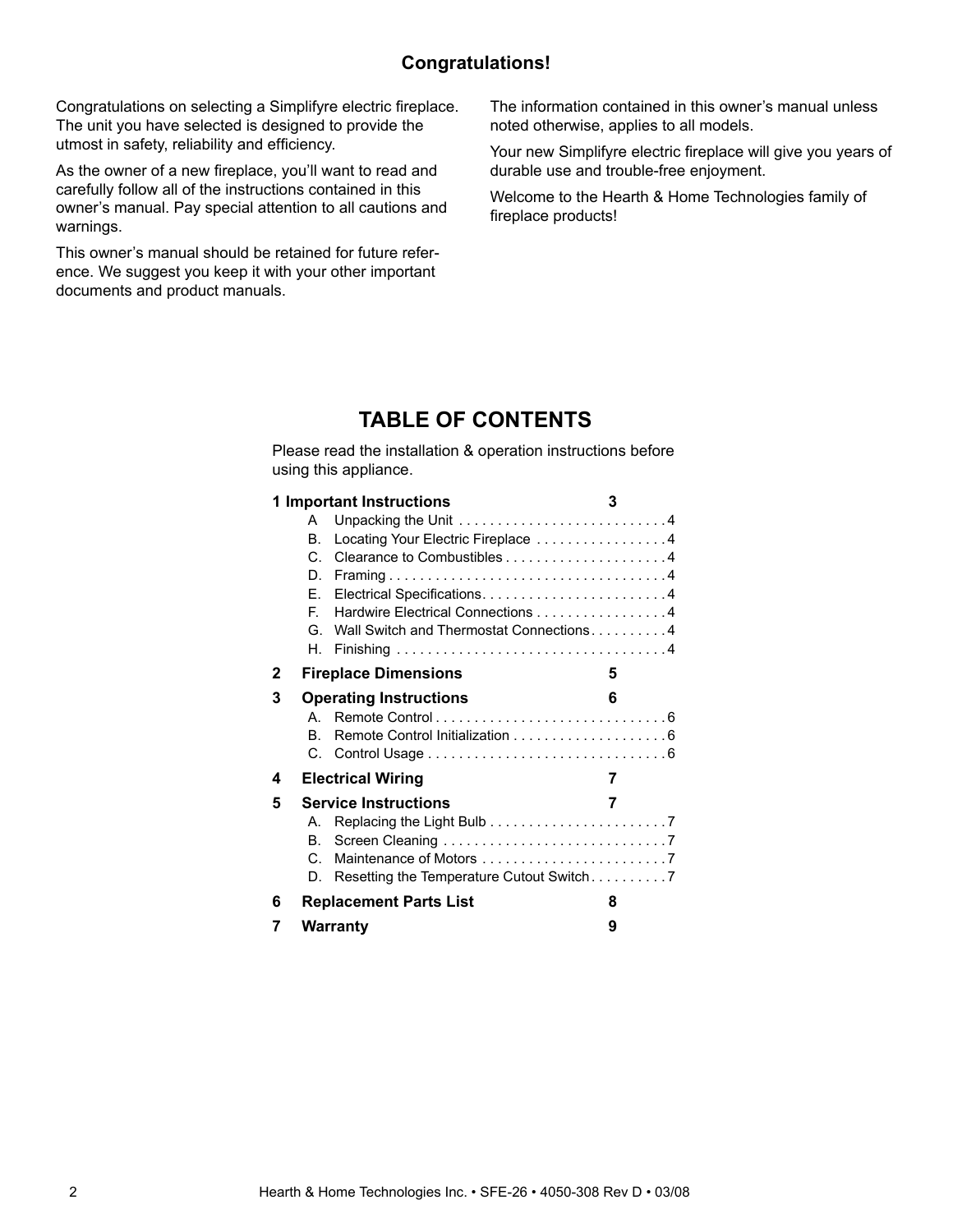

#### *WARNING! Risk of Fire!*

#### *DO NOT:*

- *ï install or operate damaged heater*
- *ï modify heater*
- *ï operate the heater without fully assembling all components*

*The following actions are strictly prohibited:*

- *ï Installation other than as instructed by Hearth & Home Technologies Inc.*
- *ï Installation and/or use of any component part not approved by Hearth & Home Technologies Inc.*

*Hearth & Home Technologies Inc. disclaims any responsibility for, and the warranty and agency listing will be voided by the above actions.*

*WARNING! Improper installation, adjustment, alteration, service or maintenance can cause injury or property damage. Refer to the owner's information manual provided with this heater. For assistance or additional information consult a qualified installer, service agency or your dealer.*

*NOTICE! This fi replace is not intended for use as a primary heat source and should not be factored as such in residential heating calculations.*

*WARNING! Risk of Electric Shock! This product should never be installed near water.*

When using electrical heaters, basic precautions should always be followed to reduce the risk of fire, electric shock and injury to persons, including the following:

- Read all instructions before using this heater.
- This heater is hot when in use. To avoid burns do not let bare skin touch hot surfaces. If provided, use handles when moving this heater. Keep combustible materials, such as furniture, pillows, bedding, papers, clothes and curtains away from sides and rear of heater, and at least 12 in. (305 mm) from the front.
- Extreme caution is necessary when any heater is used by or near children or invalids and whenever the heater is left operating and unattended.
- Always unplug heater when not in use.
- Do not operate any heater with a damaged cord or plug or after the heater malfunctions, has been dropped or damaged in any manner. Return heater to authorized service facility for examination, electrical or mechanical adjustment, or repair.
- Do not use outdoors.
- This heater is intended for use in bathrooms, laundry areas and similar indoor locations. Never locate heater where it may fall into a bathtub or other water container.
- Do not run cord under carpeting. Do not cover cord with throw rugs, runners, or the like. Arrange cord away from traffic areas and where it will not be tripped over. Do not coil cord.
- To disconnect heater, turn controls to "OFF" then remove plug from outlet.
- Do not insert or allow foreign objects to enter any ventilation or exhaust opening as this may cause an electric shock or fire, or damage the heater.
- To prevent a possible fire, do not block air intakes or exhaust in any manner.
- A heater has hot and arcing or sparking parts inside. Do not use it in areas where gasoline, paint, or flammable liquids are used or stored.
- Use this heater only as described in this manual. Any other use not recommended by the manufacturer may cause fire, electric shock, or injury to persons.
- Always use properly grounded, fused and polarized outlets.
- Always use ground fault protection where required by electrical code.
- Always disconnect power before performing any cleaning, maintenance or relocation of the heater.
- To prevent a possible fire, do not burn wood or other materials in this heater.
- To prevent electric shock or fire, always use a certified electrician should new circuits or outlets be required.
- When transporting or storing the heater, keep in a dry place free from excessive vibration and store to avoid damage.
- SAVE THESE INSTRUCTIONS FOR FUTURE REFERENCE.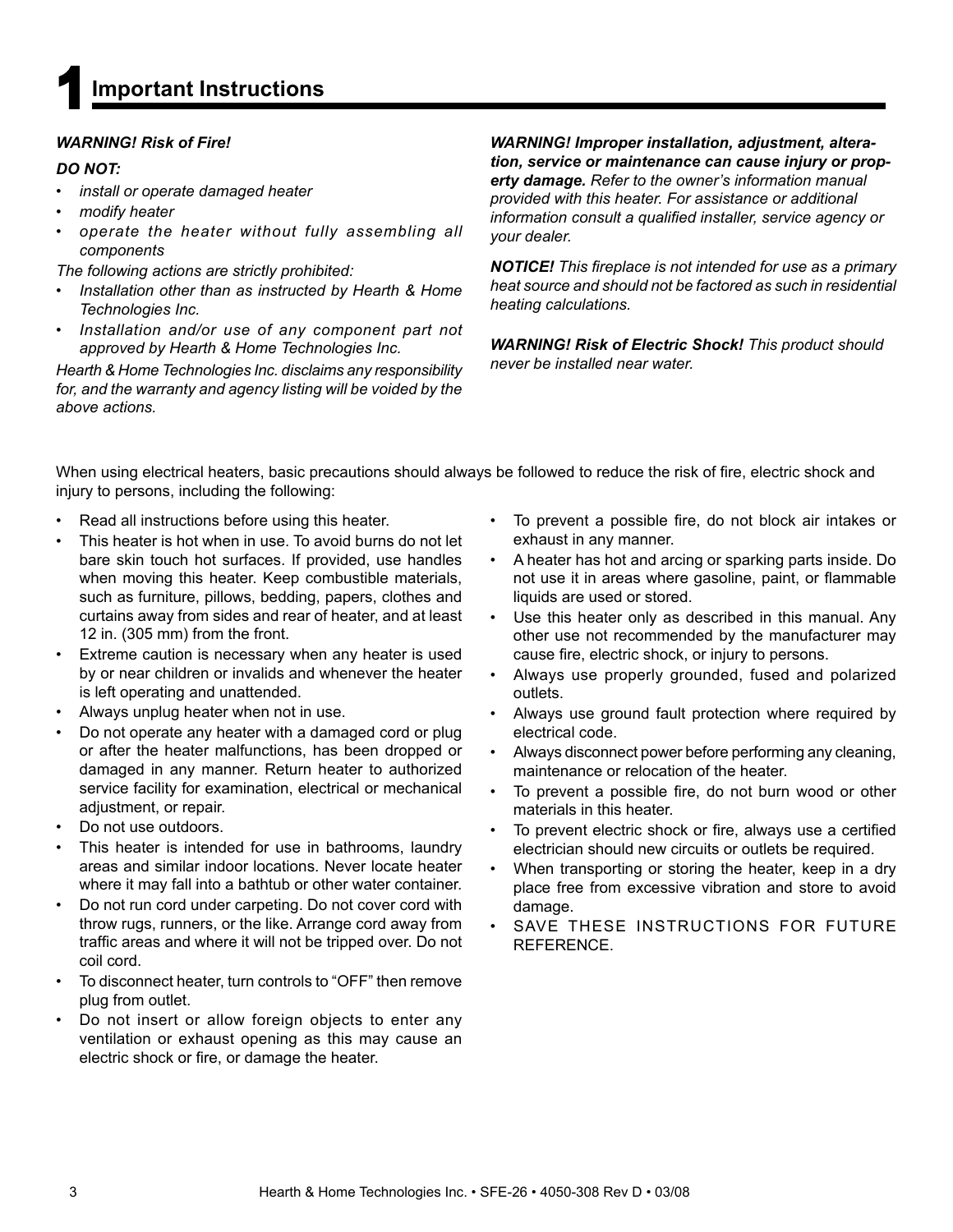#### **A Unpacking the Unit**

**WARNING!** *Do NOT use this fi replace if any part of it has been under water. Immediately call a qualified service technician to inspect and replace any part of the electrical system if necessary.*

Carefully remove packaging from the unit. The front screen is held in place with four Phillips head screws. To remove the screen, extract the screws. Grasp the screen frame and pull out.

#### **B. Locating Your Electric Fireplace**

Your new electric fireplace may be installed virtually anywhere in your home. However, when choosing a location ensure that the general instructions are followed. For best results, install out of direct sunlight.

Power supply service must be either completed or placed within the heater prior to finishing to avoid reconstruction.

Protective cover may stay on during framing, but must be removed before final finishing. Once final finishing has been completed, the protective cover can be used to protect the heater until final installation is complete.

#### **C. Clearance to Combustibles**

| Back0 in. (0 mm) |  |
|------------------|--|

#### **D. Framing**

- Choose a fireplace location and frame as shown in Figure 2.1.
- Frame in the fireplace with a header across the top.
- It is important to allow for finished face when setting the depth of the frame.
- If a hearth system or raised hearth is to be installed, the unit MUST be raised to provide service access and use of optional fronts.
- The fireplace can now be positioned in the opening.
- Level it with shims if necessary, and attach the unit to the frame using the nailing flanges provided.

#### **E. Electrical Specifi cations**

| Voltage 120 V AC, 60 Hz            |  |
|------------------------------------|--|
|                                    |  |
|                                    |  |
| Heater Rating: 1300 Watts/4415 BTU |  |

#### **F. Hardwire Electrical Connections**

*WARNING! Electrical wiring must comply with local building codes and other applicable regulations to reduce the risk of fire, electrical shock and injury.* 

**Note:** All wiring must be completed prior to finishing the unit.

For supply connections use No. 14 AWG or larger wires. Use copper wire only. Connect only to a 15 AMP branch circuit. A dedicated circuit is recommended as other appliances on the circuit may cause the breaker to trip or fuse to blow when the heater is operating.

- Remove the screws securing the junction block cover.
- Wire to a properly grounded, 120 volt, 60 Hz, 15 AMP circuit
- Ensure all junction block connections are tight.
- Replace the cover and retaining screws.
- Plug in the IEC-320-C14 power plug to the IEC-320-C13 power inlet located on the upper right side of the unit.
- All components and wiring may be inspected by removing the top inter-panel through the fireplace front opening.

#### **G. Wall Switch and Thermostat Connections**

*WARNING! Do NOT connect the optional low voltage switch and/or thermostat to 120 volt branch circuit.*

The Optional Wall Switch 4050-309 contains two single pole switches. (LEVITON 5634 Series or equal)

The Optional Wall Thermostat is a low voltage mechanical type. (Columbus Electric RK120EAA or equal)

Maximum run distance is 30 ft. (9.14 m) with 20 gauge solid copper low voltage thermostat wire. Connect per the electrical wiring diagram on page 7.

#### **H. Finishing**

Combustible or non-combustible materials may be used to finish up to the top of the fireplace screen.

**Note:** Ensure that you leave adequate room to remove and replace the front screen. Refer to decorative front installation manual for other finishing requirements.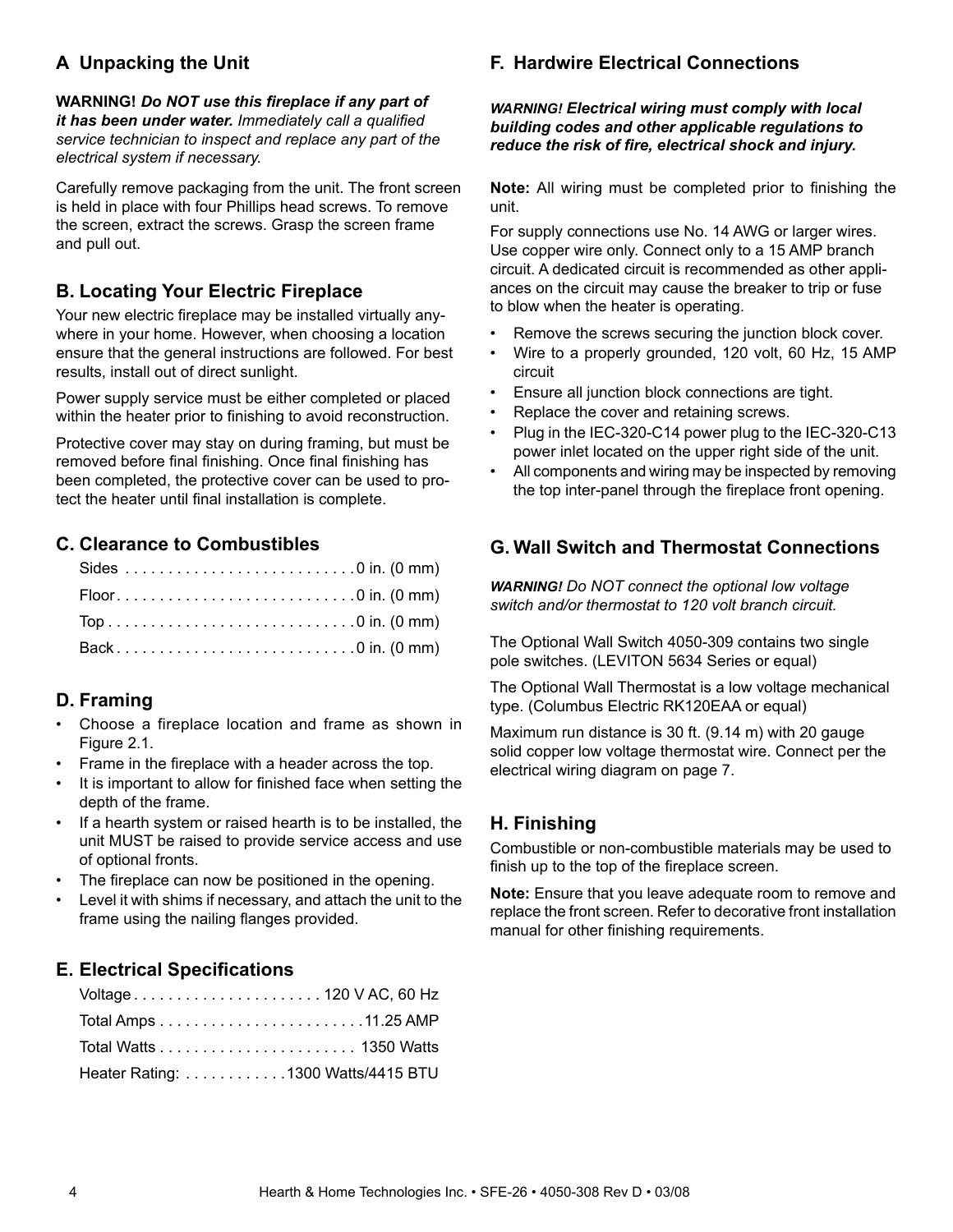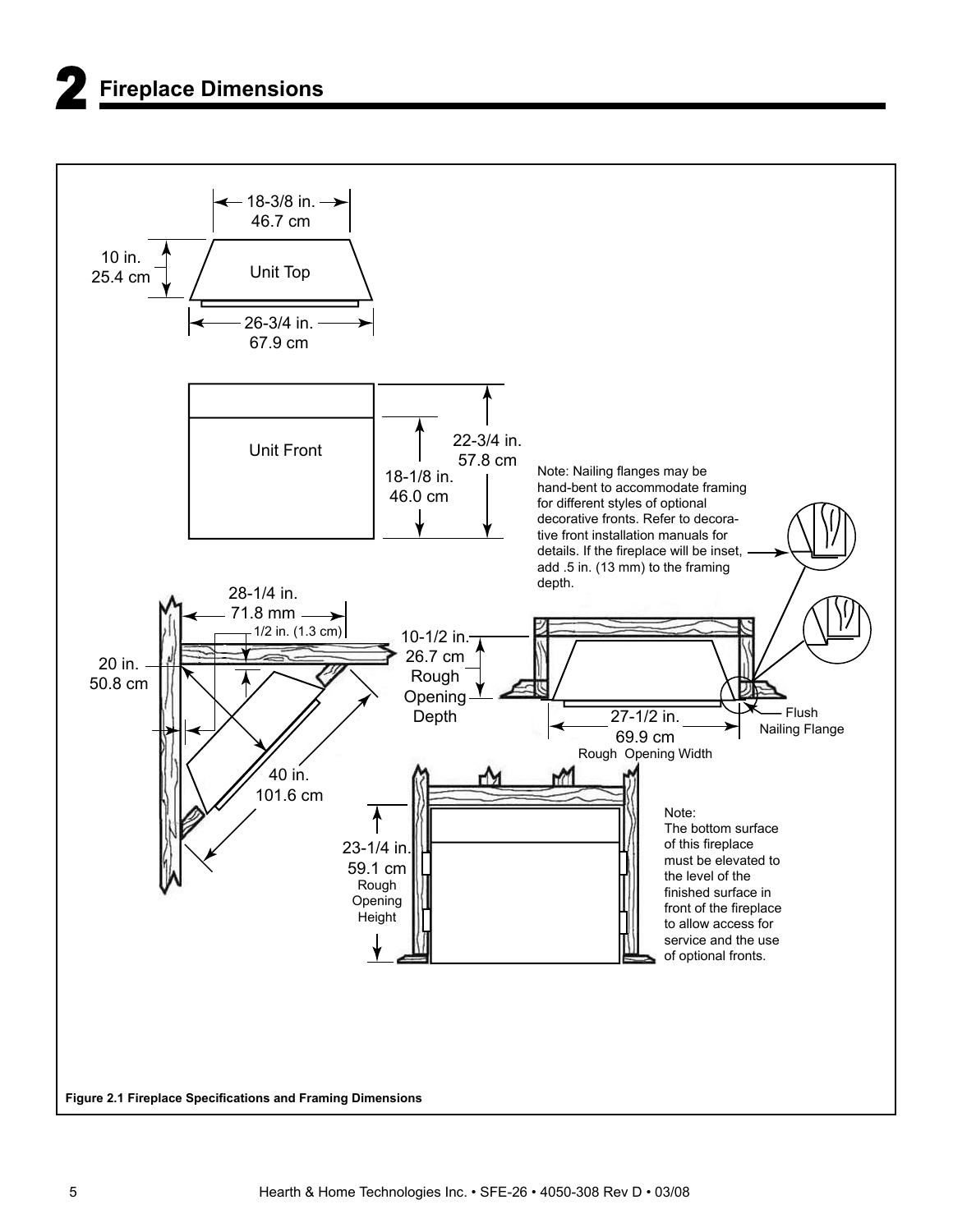# **3 OPERATING INSTRUCTIONS**

Ensure the appliance is connected to a properly grounded electrical outlet on a minimum 15 AMP circuit. If a new outlet is required, it should be installed by a qualified electrician according to applicable building codes.

#### **A. Remote Control**

Note: If the fireplace does not respond to the hand held control see "Remote Control Initialization" below.

This equipment has been tested and found to comply with the limits for class B digital device, pursuant to Part 15 of the FCC Rules. These limits are designed to provide reasonable protection against harmful interference in residential installation. This equipment generates and uses, and can radiate radio frequency energy and, if not installed and used in accordance with the instructions, may cause harmful interference to radio communications. However, there is no guarantee that interference will not occur in a particular installation. If this equipment does cause harmful interference to radio or television reception, which can be determined by turning the equipment off and on, the user is encouraged to try to correct the interference by one or more of the following measures:

- Re-orient or relocate the receiving antenna.
- Increase the separation between the equipment and receiver.
- Connect the equipment into an outlet on a circuit different from that to which the receiver is connected.
- Consult the dealer or an experienced radio/TV technician for help.



Learn Button



#### **B. Remote Control Initialization**

This procedure is required only when the unit is installed or the transmitter is replaced and is not affected by the loss of power.

- Ensure that power is supplied through main service panel.
- Place fresh batteries in the transmitter.
- Access the LEARN button by removing the front screen.
- Press and hold down the LEARN button. You will hear a beep.
- Press a button on the hand-held transmitter.
- Release the LEARN button when you hear the long beep.
- This completes the remote control receiver/transmitter initialization.

#### **C. Control Usage**

The controls operate the fireplace modes.

- The flame effect and backlog/embers are turned ON/OFF by alternate action of the FLAME button on the remote transmitter.
- The heater/blower and front embers are turned ON/OFF by alternate action of the HEATER button on the remote transmitter.
- The optional wall FLAME switch provides manual operation (ON/OFF) of the flame effect.
- The optional wall HEAT switch controls the front embers and activates the optional remote wall thermostat.

Set the thermostat to the desired room temperature. The optional wall switches/thermostat are in parallel with the remote control relays. The wall switches MUST be OFF for the Remote Transmitter to control the fireplace.

Note: While the heater is ON the embers in front will glow. Ensure the heater is OFF when unattended.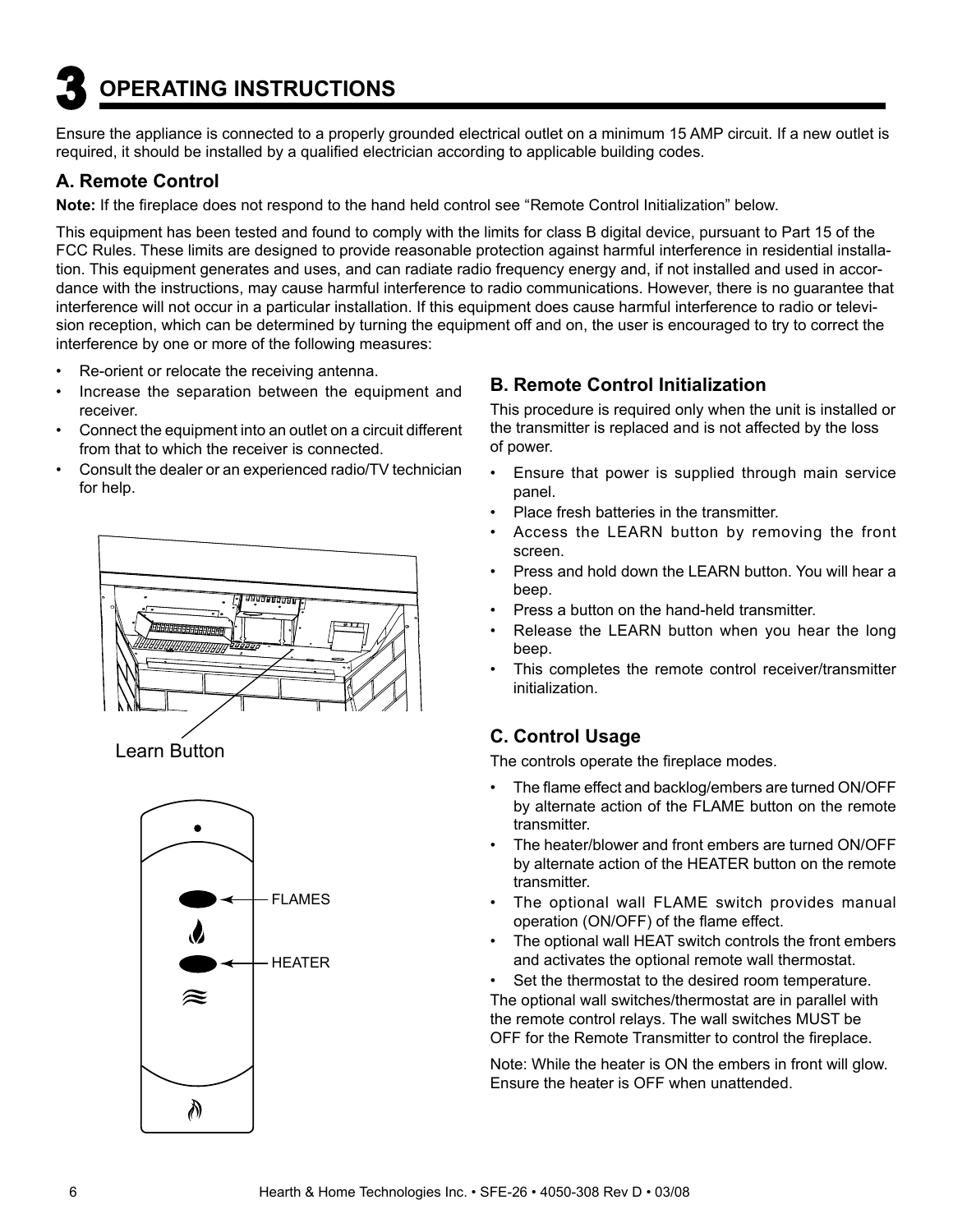# **4 Electrical Wiring**





*WARNING! Disconnect power at circuit breaker before attempting any maintenance or cleaning to reduce the risk of fi re, electrical shock or personal injury.*

#### **A. Replacing the Light Bulb**

This appliance uses a single 12 Volt, 35 Watt, MR-16 bulb. The bulb is located behind the smoke shield.

A spare is provided with the unit. Replacement bulbs (Part No. 4050-123) are available through your Simplifyre dealer.

- Turn off power to the unit at the main service panel.
- Let the fireplace cool if it has been operating.
- Release the spring pins and remove the upper shield.
- Remove the two screws on the projector basket.
- Rotate the housing down to access the bulb.
- Remove the screws holding the bulb and socket.
- Unplug the bulb from the socket.
- Replace the bulb.
- Re-assemble in the reverse order.

#### **B. Screen Cleaning**

During shipment, installation, handling, etc., the screen surface may collect dust particles; these can be removed by lightly wiping with a clean, dry cloth.

#### **C. Maintenance of Motors**

The motors used on the fan and flame projector assembly are pre-lubricated for extended bearing life and require no further lubrication. However, periodic cleaning/vacuuming of the fan/heater unit is recommended.

#### **D. Resetting the Temperature Cutout Switch**

The heater on this fireplace is protected with a safety device to prevent overheating. Should the heater overheat, an automatic cutout will turn OFF the heater/blower. The switch is reset by turning the unit OFF, waiting 10-15 minutes and switching the unit back ON.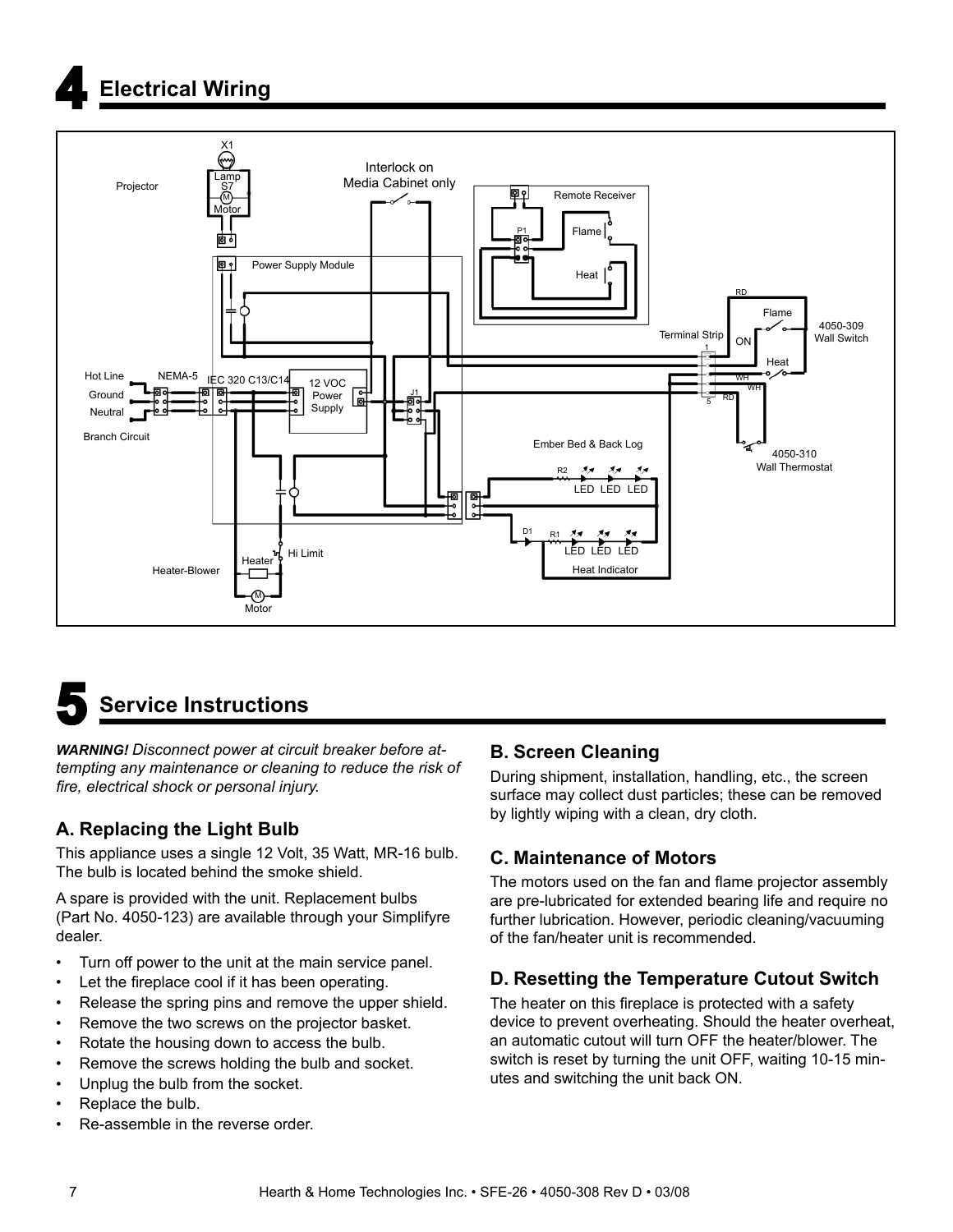#### **E. Optional Wall Switch / Thermostat Wiring Connections instructions**

The optional wall switch and thermostat wiring is low voltage and must be separated from power wiring. Do not connect the switches or thermostat to house power.

#### **To control the fi replace with a single switch:**

(flames/ember bed and heater/front embers all on or all off)

- Switch between terminal 1 and 2
- Jumper wire between terminal 2 and 3
- Jumper wire between terminal 4 and 5

#### **To control fl ames/ember bed with one switch and heater/front embers with another switch:**

- Switch 1 turns flames/ember bed ON/OFF
- Switch 2 turns heater/front embers ON/OFF
- Switch 1 between terminal 1 and 2
- Switch 2 between terminal 1 and 3
- Jumper wire between terminal 4 and 5

#### **To control fl ames/ember bed with a switch, and control the heater with a thermostat:**

- Switch 1 turns flames/ember bed ON/OFF
- Switch 2 turns front embers ON/OFF indicating the heater/fan is being controlled by the thermostat (UL requirement)
- Thermostat turns heater/fan ON/OFF as room temperature requires it
- Switch 1 between terminal 1 and 2
- Switch 2 between terminal 1 and 3
- $\cdot$  Thermostat between terminal 4 and 5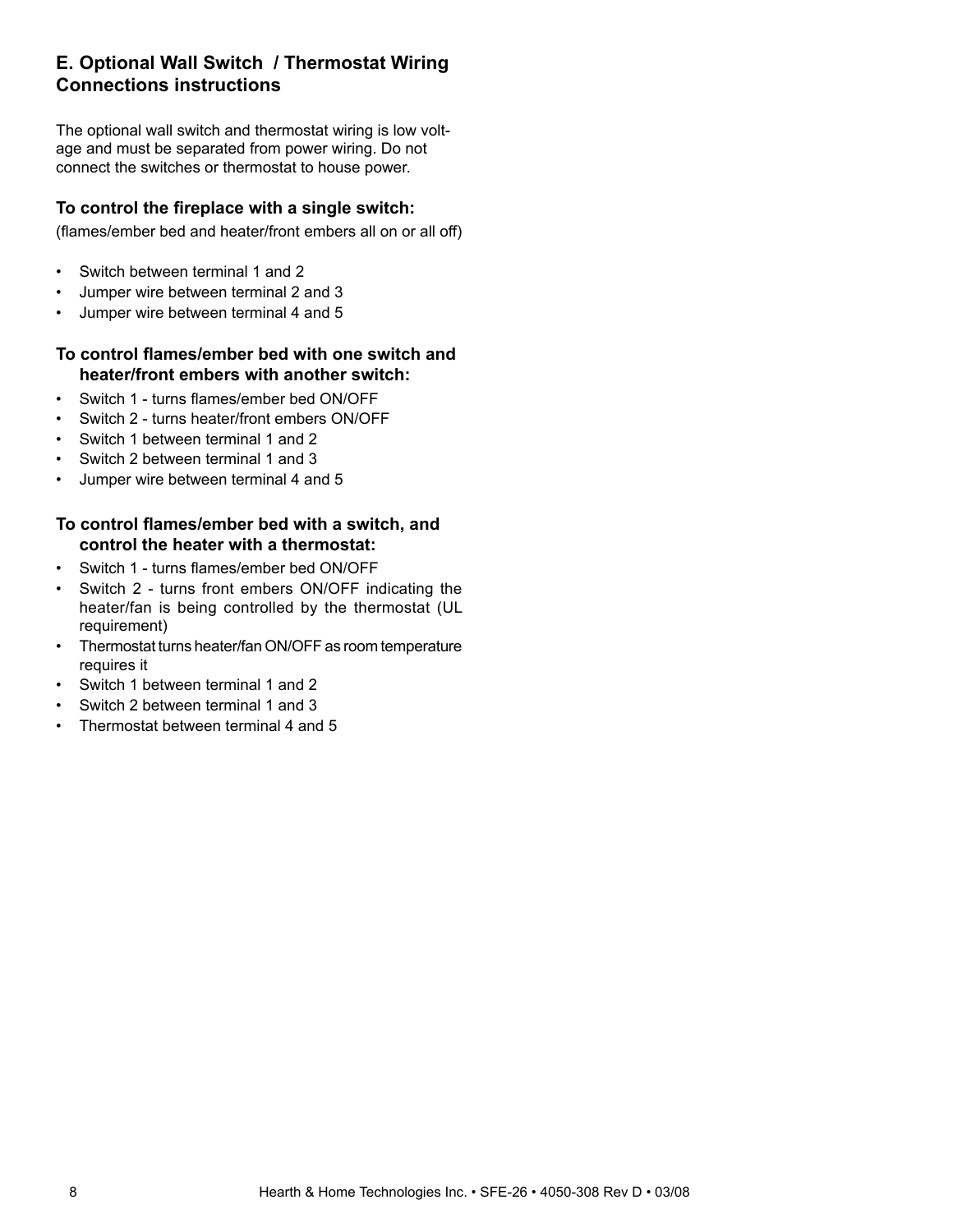

IMPORTANT: THIS IS DATED INFORMATION. When requesting service or replacement parts for your appliance please provide model number and serial number. All parts listed in this manual may be ordered from an authorized dealer.



**Stocked at Depot**

| <b>ITEM</b>     | <b>DESCRIPTION</b>                    | <b>SN#Cutoff</b> | <b>PART NUMBER</b> | u, popol |
|-----------------|---------------------------------------|------------------|--------------------|----------|
| 1               | Smoke Shield                          |                  | 4050-301           | Y        |
| $\overline{2}$  | Back Log                              |                  | 4050-302           | Y        |
| 3               | 120V Heater Assembly                  |                  | 4050-304           | Y        |
| 4               | <b>SFE-26 Installation Manual</b>     |                  | 4050-308           | Y        |
|                 | SFE-26C Installation Manual           |                  | 4050-311           | Y        |
| 5               | <b>Remote Transmitter</b>             |                  | 4050-105           | Y        |
| 6               | Front Log Set/ Embedded Assembly      |                  | 4050-300           | Y        |
| 7               | Optional Wall switch                  |                  | 4050-309           | Y        |
| 8               | <b>Optional Wall Thermostat</b>       |                  | 4050-310           | Y        |
| 9               | Power Assembly                        |                  | 4050-305           | Y        |
| 10 <sup>°</sup> | <b>Remote Receiver</b>                |                  | 4050-108           | Y        |
| 11              | Power Cord                            |                  | 4050-148           | Y        |
| 12              | <b>LED Assembly</b>                   |                  | 4050-306           | Y        |
| 13              | Projector Assembly                    |                  | 4050-312           | Y        |
| 14              | <b>Bulb</b>                           |                  | 4050-123           | Y        |
| 15              | <b>Front Screen Assembly</b>          |                  | 4050-307           | Y        |
| 16              | <b>Viewing Screen</b>                 |                  | 4050-303           | Y        |
|                 | Hardwire Power Assembly (SFE-26 only) |                  | 4050-005           | Y        |